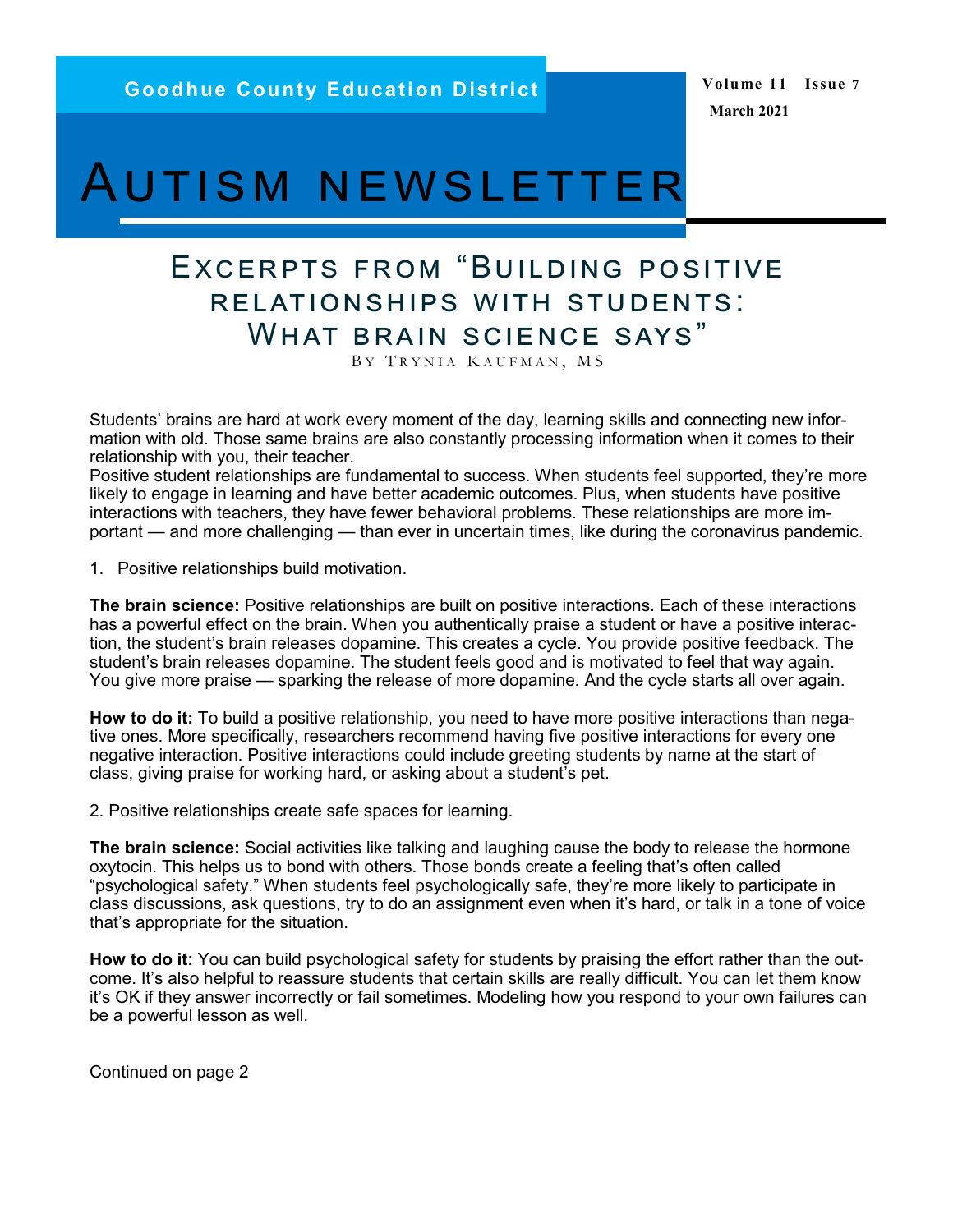#### Continued from page 1

3. Positive relationships build new pathways for learning.

**The brain science:** What you've heard is true: Tapping into students' background knowledge will help them learn new information by activating neural pathways in their brains. Developing a new neural pathway is like forging a new trail in the forest. It takes time, work, and a lot of repetition to develop the new trail. And it makes sense to start where another trail already exists.

**How to do it:** Ask your students about their hobbies and interests so that you can reference their background knowledge when needed. It can help you individualize instruction by connecting that knowledge to the new information you're teaching.

4. Positive relationships improve student behavior.

**The brain science:** Research supports the idea that early relationships and interactions, including those with teachers, play a central role in shaping children's behavior and social skills. Whether you know it or not, your students are likely mirroring your behaviors. Your words and actions matter.

**How to do it:** Start by thinking through what behaviors and social skills you're modeling for your students. For example, you likely already model social skills like turn-taking, cooperation, and [empathy](https://www.understood.org/en/school-learning/for-educators/empathy/teaching-with-empathy-why-its-important) on a daily basis. You can take it a step further and explain the behaviors you're modeling. The next time you're feeling frustrated, tell your students how you're feeling. Talk about how you deal with frustration, such as taking a few deep breaths.

To read the entire article click [https://www.understood.org/en/school](https://www.understood.org/en/school-learning/for-educators/empathy/brain-science-says-4-reasons-to-build-positive-relationships-with-students)-learning/for[educators/empathy/brain](https://www.understood.org/en/school-learning/for-educators/empathy/brain-science-says-4-reasons-to-build-positive-relationships-with-students)-science-says-4-reasons-to-build-positive-relationships-with-students

## Social - Emotional Skills Activities Free Resources from Centervention.com

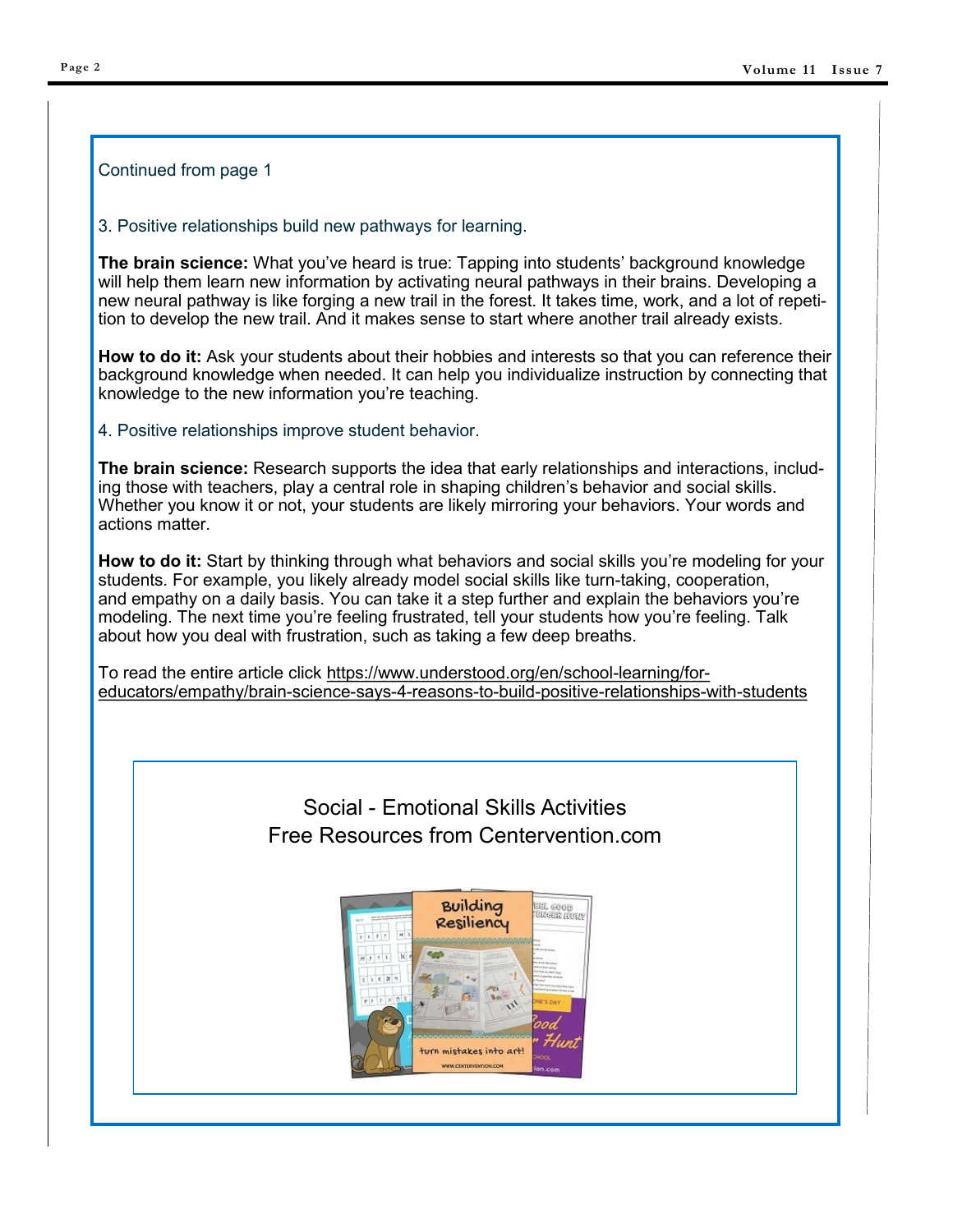# VISUAL DURATION MAPS

A visual duration map is designed to visually represent passage of time or steps completed, followed by immediate reinforcement.

A visual duration map is useful for:

- Increasing tolerance for waiting
- Reinforcing specific responses
- Enhancing longer periods of participation
- Increasing predictability of expectations

## Steps for use:

 Present the visual duration map and identify the task or activity the student will work to earn.

 Reinforce the student and fill in the circle when the student is doing expected behavior. Verbally tell the student specifically why he/she is being reinforced (the circle is being colored in). Example: (1) You did a great job staying in your seat during math, go ahead and fill in a circle! (2) Wow you got your workbook out right away. I am going to give you a circle - only 2 left until we play legos!

 When all of the circles are colored in, the student should immediately receive the task or activity he/she has earned.

## Tips:

- The student may be rewarded for any positive/desired behavior:
- Displaying expected behaviors such as sitting appropriately, raising their hand, using a quiet voice, having a quiet body, etc.
- Completing work
- Using kind words
- Following directions (even a simple direction like come here, walk with me)
- Trying hard
- The length of time, moving along the map, is variable. Staff can decide how long the student is able to tolerate the activity.

• If the student is working well and tolerating the activity, the time between reinforcement (coloring in the circles) can be extended.

• If the student is having difficulty, the time can be shortened in order to help the student be successful.

The student engaged in challenging behavior before earning their reward. Now what?

- Continue to use the duration map to redirect the student's behavior
- Consider giving simple instructions such as sit up, walk to your seat, close your notebook. This will tell the student positive behaviors they SHOULD do that can earn circles toward their reward, rather than continuing the challenging behavior they are currently engaged in.
- Show them the map as a visual reminder of what they are working for.